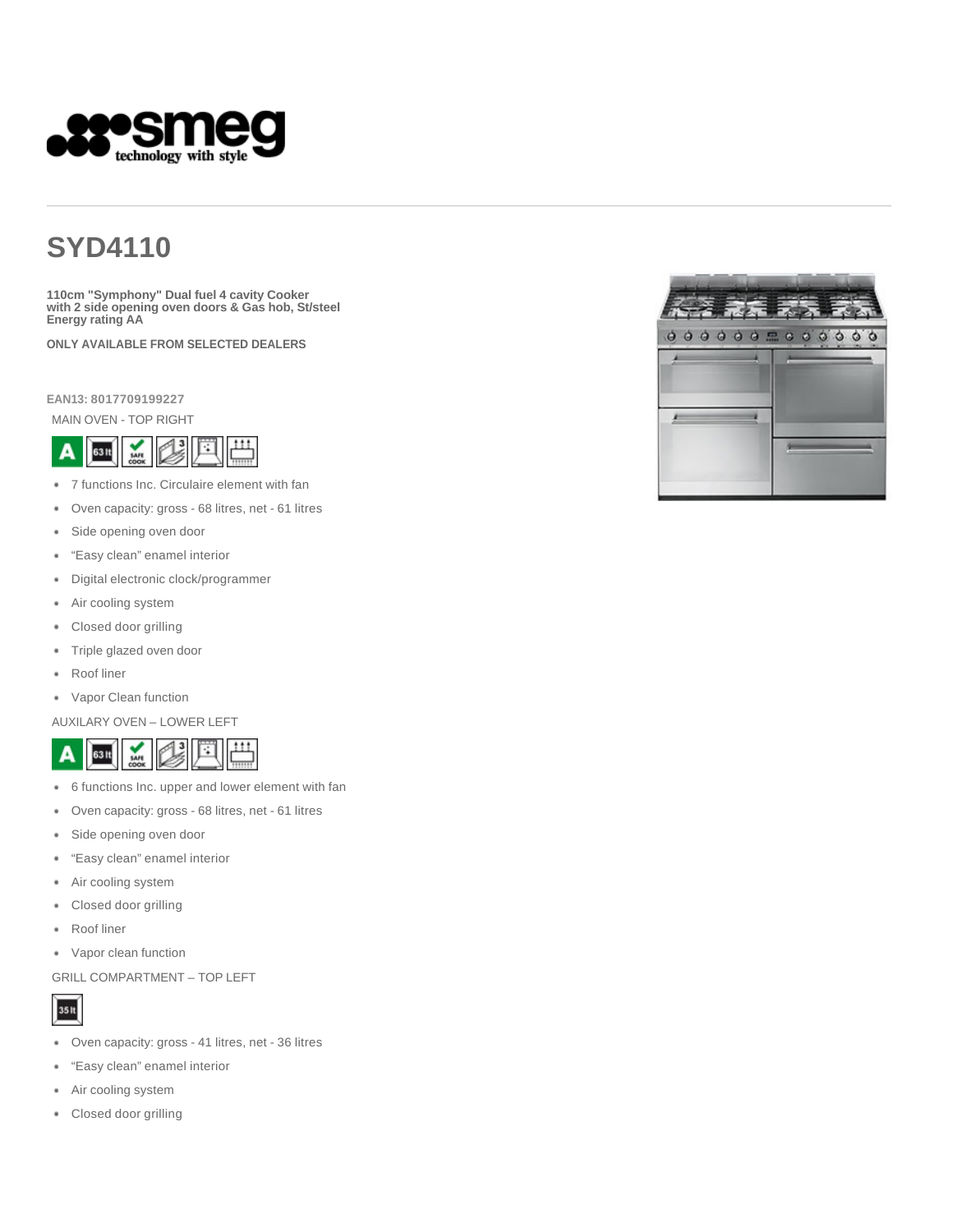- Fully variable grill max grill power: 2.7kW
- Triple glazed removable door
- Roof liner

STORAGE DRAWER- LOWER RIGHT:

#### GAS HOB



- 7 gas burners
- Front right: 1.80 kW
- Rear Right: 1.80 kW
- Front Centre : 2.90 kW ٠
- Rear Centre : 1.00 kW ٠
- Front Left: 1.00 kW
- Rear Left: 2.9 0kW
- Left: Ultra rapid burner 4.20 kW
- Heavy duty cast iron pan stands & black burner caps
- Automatic electronic ignition
- Safety valves ٠
- Adapable for LPG
- Nominal power: 8.4 kW
- Power supply required: dedicated cooker circuit fused at 30 Amp

#### STANDARD ACCESSORIES:

Main oven & Auxiliary oven: 2 x Sets of partial extractable telescopic guides 2 x Extra deep tray (40mm deep) 2 x Grill mesh 4 x Chrome shelves Grill compartment :

1 x Extra deep tray (40mm deep) 1 x Chrome shelf

Hob: 1 x Wok support

**NB: This model supersedes the SY4110-8**

### **Functions**



### **Versions**

- **SYD4110** 110cm Symphony 4 cavity range cooker with side opening doors, St Steel
- **SYD4110BL** 110cm Symphony 4 cavity range cooker with side opening doors, Gloss Black

**Smeg (UK) Limited 3 Milton Park, Abingdon Oxon OX14 4RN Tel. +44 (0)844 557 9907 Fax +44 (0)844 557 9337**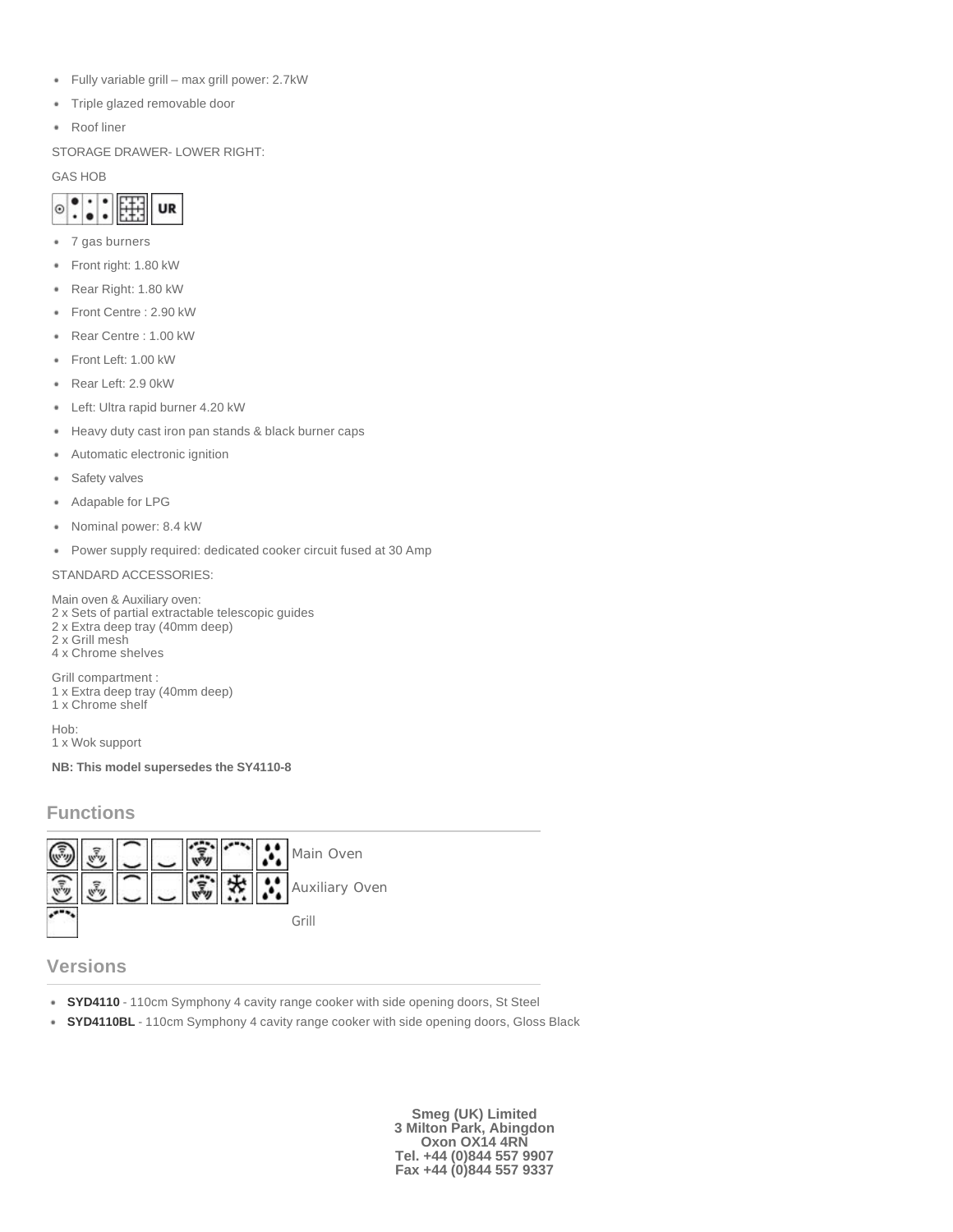

## **SYD4110**

110 cm stainless steel hob type: gas+electric oven type: 2 electric + separate grill compartment energy rating A+A



#### **Main Oven**



#### **Circulaire:**

The combination of the fan and circular element around it gives a hot air cooking method. This provides many benefits including no preheat if cook time is more than 20 minutes, no flavour transfer when cooking different foods at the same time, less energy, and shorter cook times. Good for all types of food.



#### **CIRCOGAS / FAN WITH LOWER ELEMENT:**

In gas ovens the fan distributes the heat quickly and evenly throughout the oven cavity, avoiding flavour transfer when cooking a number of different dishes at the same time. In electric ovens this combination completes cooking more quickly of foods that are ready on the surface, but that require more cooking inside, without further browning.



#### **Upper and lower element only:**

A traditional cooking method best suited for single items located in the centre of the oven. The top of the oven will always be hottest. Ideal for roast, fruit cakes, bread etc.



#### **Lower heating element only:**

Ideal for foods that require extra base temperature without browning, e.g. pastry dishes, pizza. Also suitable for slow cooking of stews and casseroles.



#### **Fan with grill element:**

The fan reduces the fierce heat from the grill, providing an excellent method of grilling various foods, chops, steaks, sausages etc. giving even browning and heat distribution, without drying out the food. The top two levels recommended for use, and the lower part of the oven can be used to keep items warm at the same time, an excellent facility when cooking a grilled breakfast. Half grill (centre portion only) is ideal for small quantities of food.



#### **Grill element:**

For rapid cooking and browning of foods. Best results can be obtained by using the top shelf for small items, the lower shelves for larger ones, such as chops or sausages. For half grill heat is generated only at the centre of the element, so is ideal for smaller quantities.



#### **Auxiliary Oven**



#### **Fan with upper and lower elements:**

The elements combined with the fan aim to provide more uniform heat, a similar method to conventional cooking, so pre-heat is required. Most suitable for items requiring slow cooking methods.



#### **CIRCOGAS / FAN WITH LOWER ELEMENT:**

In gas ovens the fan distributes the heat quickly and evenly throughout the oven cavity, avoiding flavour transfer when cooking a number of different dishes at the same time. In electric ovens this combination completes cooking more quickly of foods that are ready on the surface, but that require more cooking inside, without further browning.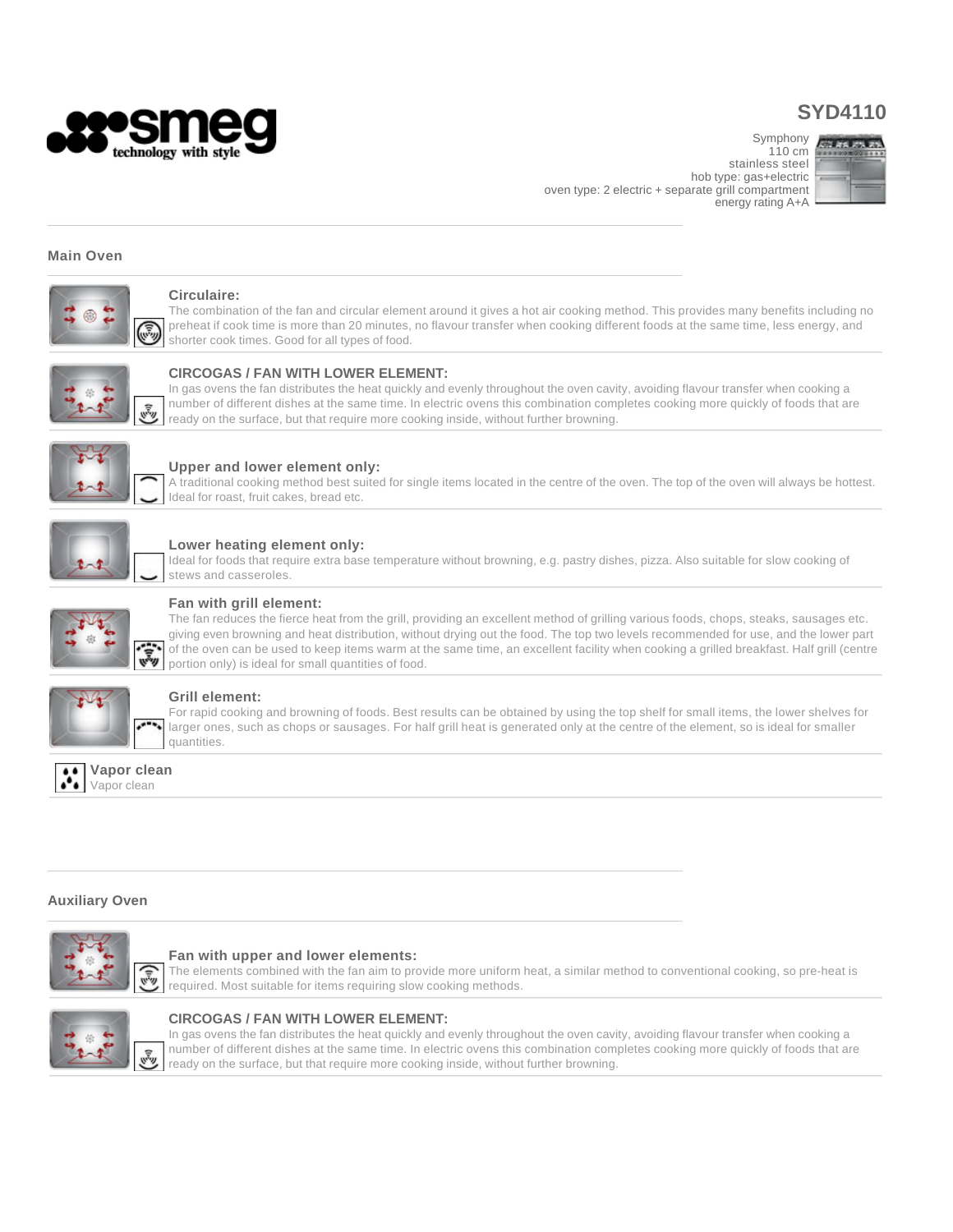

#### **Upper and lower element only:**

A traditional cooking method best suited for single items located in the centre of the oven. The top of the oven will always be hottest. Ideal for roast, fruit cakes, bread etc.



#### **Lower heating element only:**

Ideal for foods that require extra base temperature without browning, e.g. pastry dishes, pizza. Also suitable for slow cooking of stews and casseroles.



#### **Fan with grill element:**

The fan reduces the fierce heat from the grill, providing an excellent method of grilling various foods, chops, steaks, sausages etc. giving even browning and heat distribution, without drying out the food. The top two levels recommended for use, and the lower part of the oven can be used to keep items warm at the same time, an excellent facility when cooking a grilled breakfast. Half grill (centre portion only) is ideal for small quantities of food.



#### ₩ **Snowflake:**

With the switch on this symbol, no heating is possible even if the thermostat is turned.



#### **Grill**



#### **Grill element:**

For rapid cooking and browning of foods. Best results can be obtained by using the top shelf for small items, the lower shelves for larger ones, such as chops or sausages. For half grill heat is generated only at the centre of the element, so is ideal for smaller quantities.

> **Smeg (UK) Limited 3 Milton Park, Abingdon Oxon OX14 4RN Tel. +44 (0)844 557 9907 Fax +44 (0)844 557 9337**